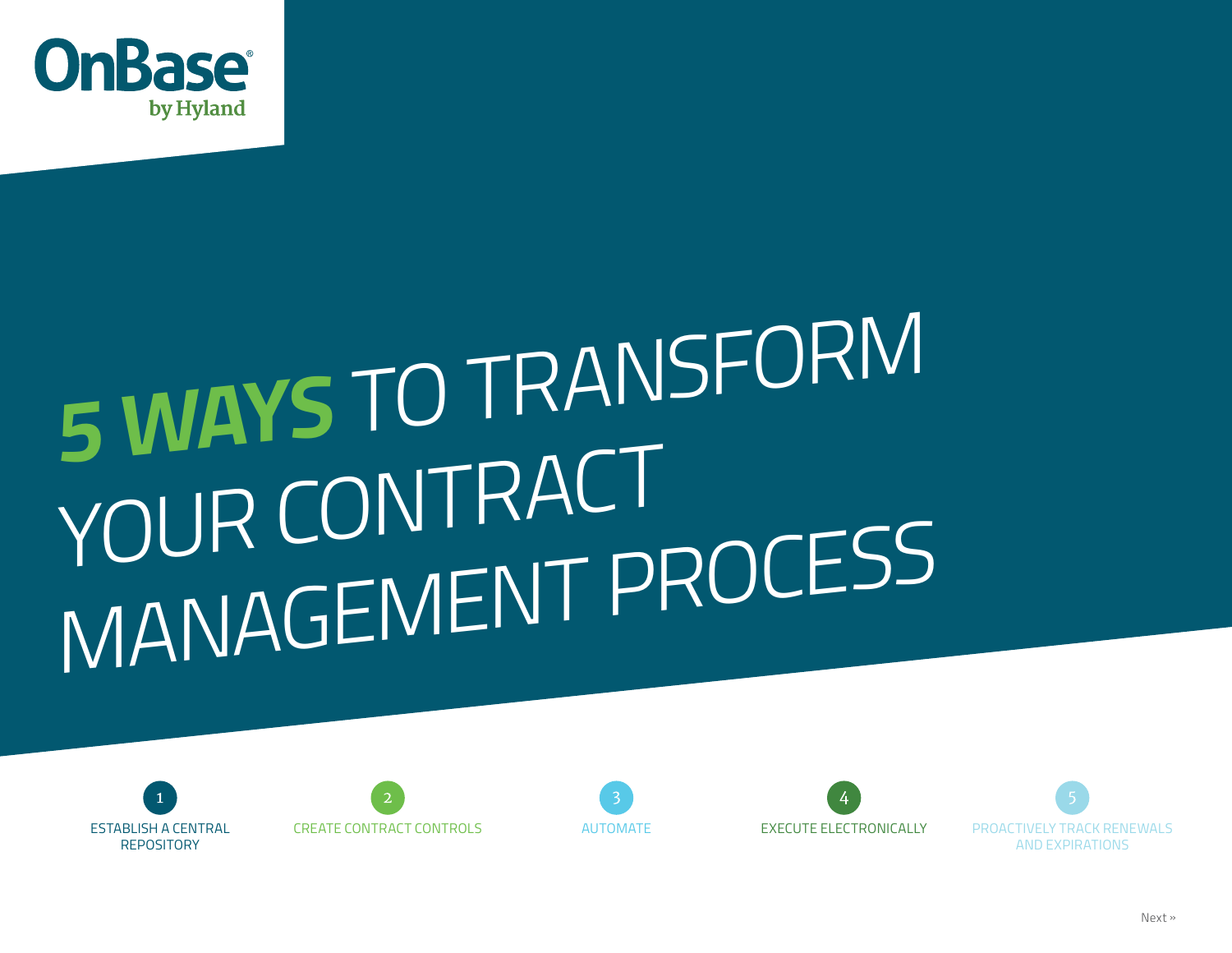The International Association for Contract & Commercial Management finds that ineffective contract management can negatively impact your bottom line by up to **9 percent of annual revenue.** Manual processes, insufficient visibility into workloads, a lack of checks and balances and inconsistent documentation put organizations at risk for revenue leakage, pricing disputes, problematic vendor relationships and missed opportunities.

As a function that touches the entire organization – from sales and marketing to procurement and human resources – contract management can be costly when businesses underestimate its significance.

Organizations that take control of the contract management process experience improved performance management, reduced reputational risk and simplified regulatory compliance. Once equipped with proven enterprise content management (ECM) technology, organizations better manage contract processes by increasing visibility from start to finish.

Read on for five key ways to transform contract management with ECM.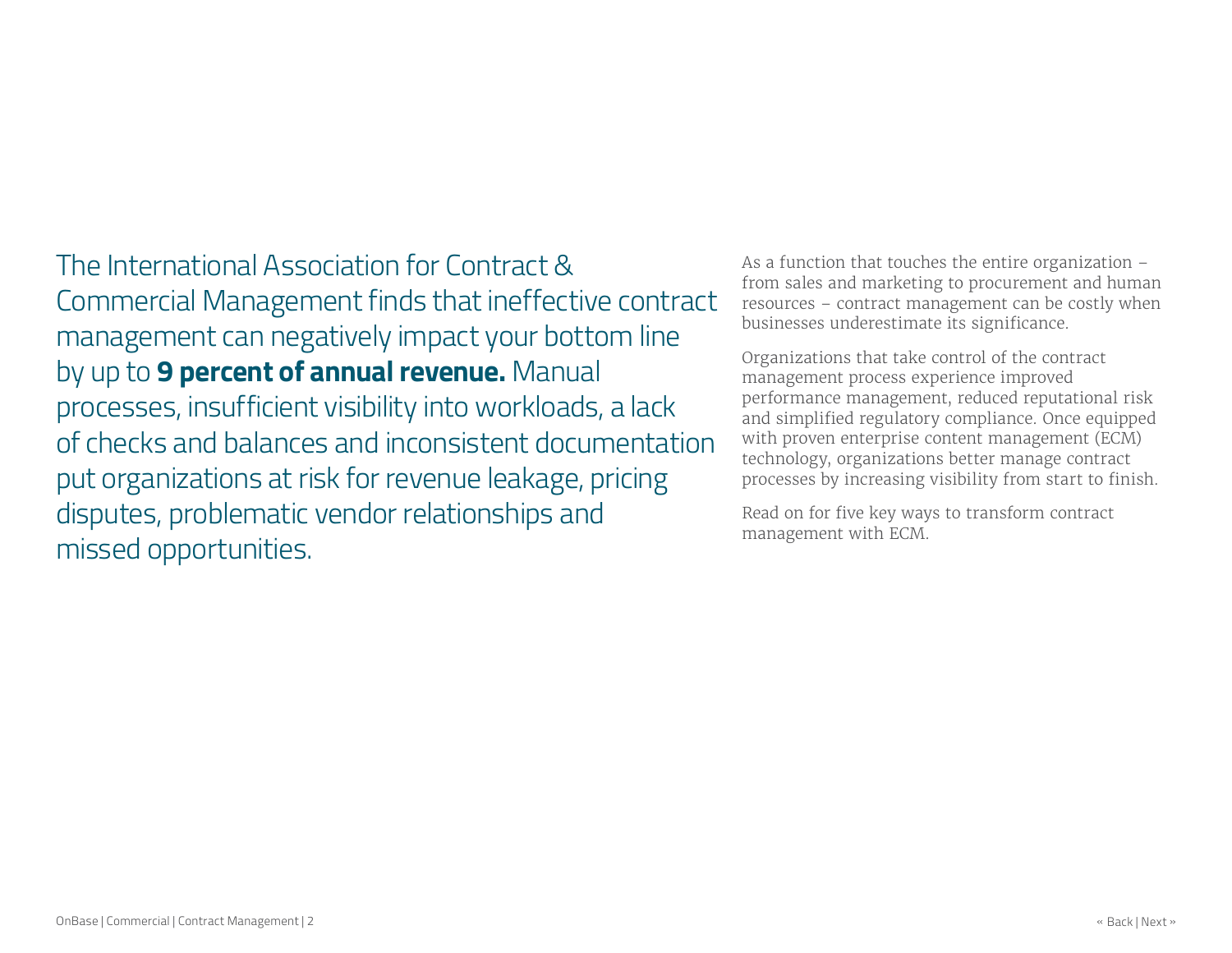5 ways to transform your contract management process

ESTABLISH A CENTRAL REPOSITORY

1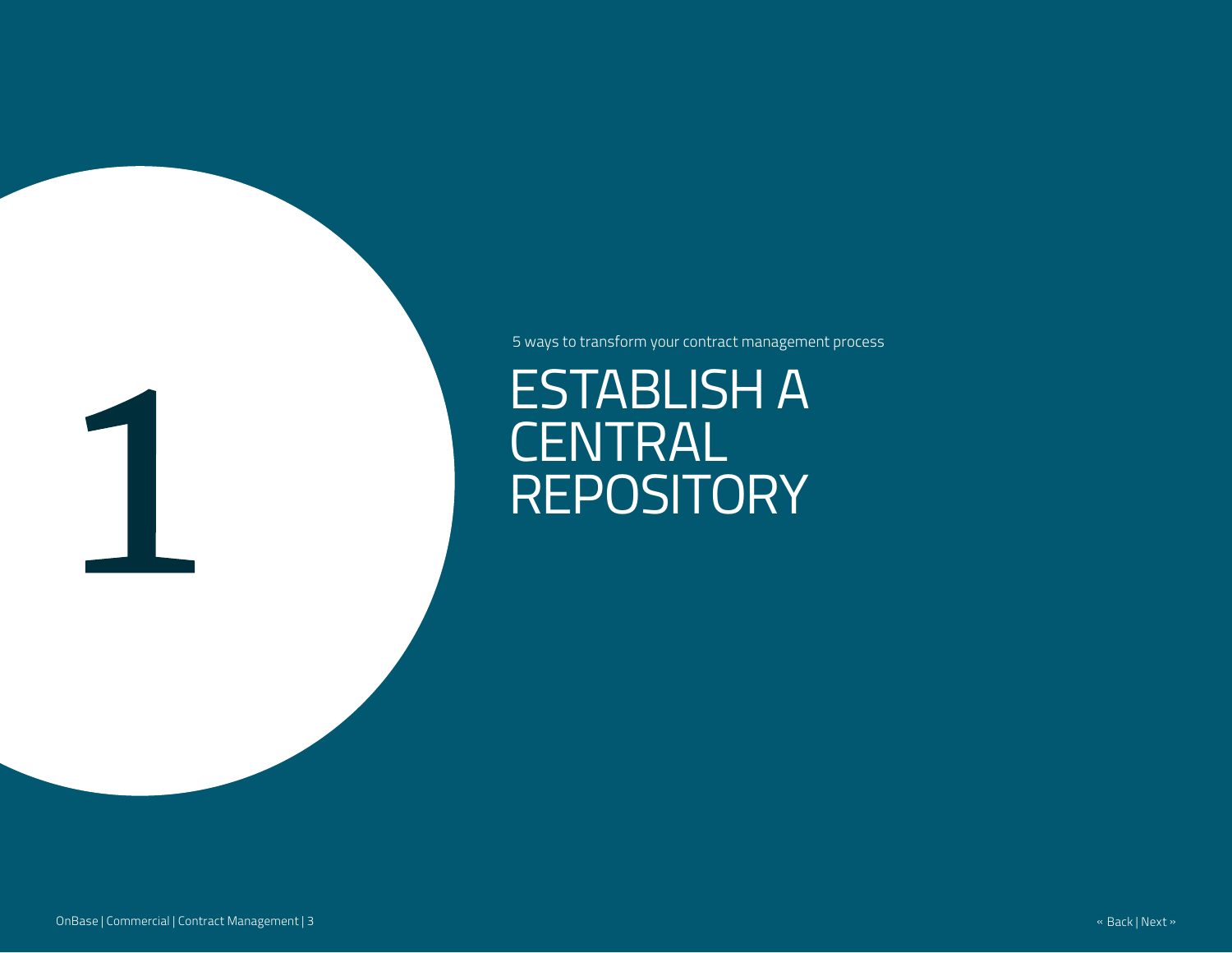### **ESTABLISH A CENTRAL REPOSITORY**

Information silos and disconnected data lead to mismanaged negotiations, reviews and approvals. Too often, contracts and supporting documents are stored in separate network folders, file cabinets and individual inboxes, blocking managers from a complete view across contracts and related content.

#### **OnBase ECM minimizes manual tasks like filing and retrieving documents, maximizing productivity and freeing up your legal department to focus on highervalue tasks, like handling exceptions.**

With ECM, organizations capture, store and manage all contracts and supporting information in one secure location. This includes executed contracts, revisions, related data, supporting documents, correspondence, expiration and renewal dates and staff ownership details. With all contact-related data and documents in one central location, it's easier for staff to make effective recommendations and better handle contract requests and related activities.

#### **Best-in-class companies are 75 percent more likely to have a searchable contract repository containing more than 75 percent of their contracts.**

With direct access to digital contracts and all associated data and documents, staff easily search and filter content, quickly finding the information required to make recommendations and drive contracts through their lifecycles.



**Execution**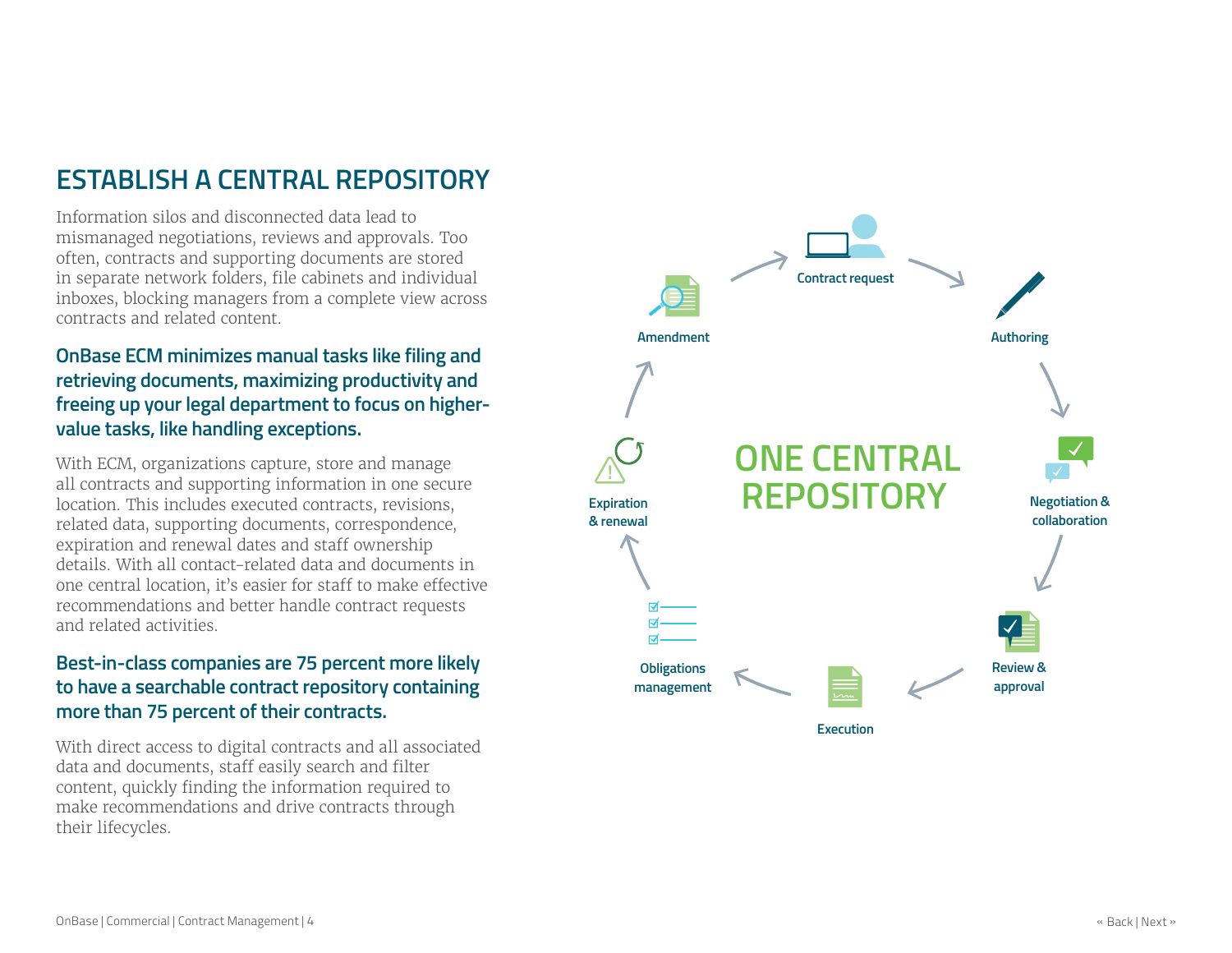

# CREATE **CONTRACT** CONTROLS

5 ways to transform your contract management process

OnBase | Commercial | Contract Management | 5 « Back | Next » [1] All and Security Commercial | Contract Management | 5 « Back | Next » [1] All and Security Commercial | Contract Management | 5 « Back | Next » [1] All and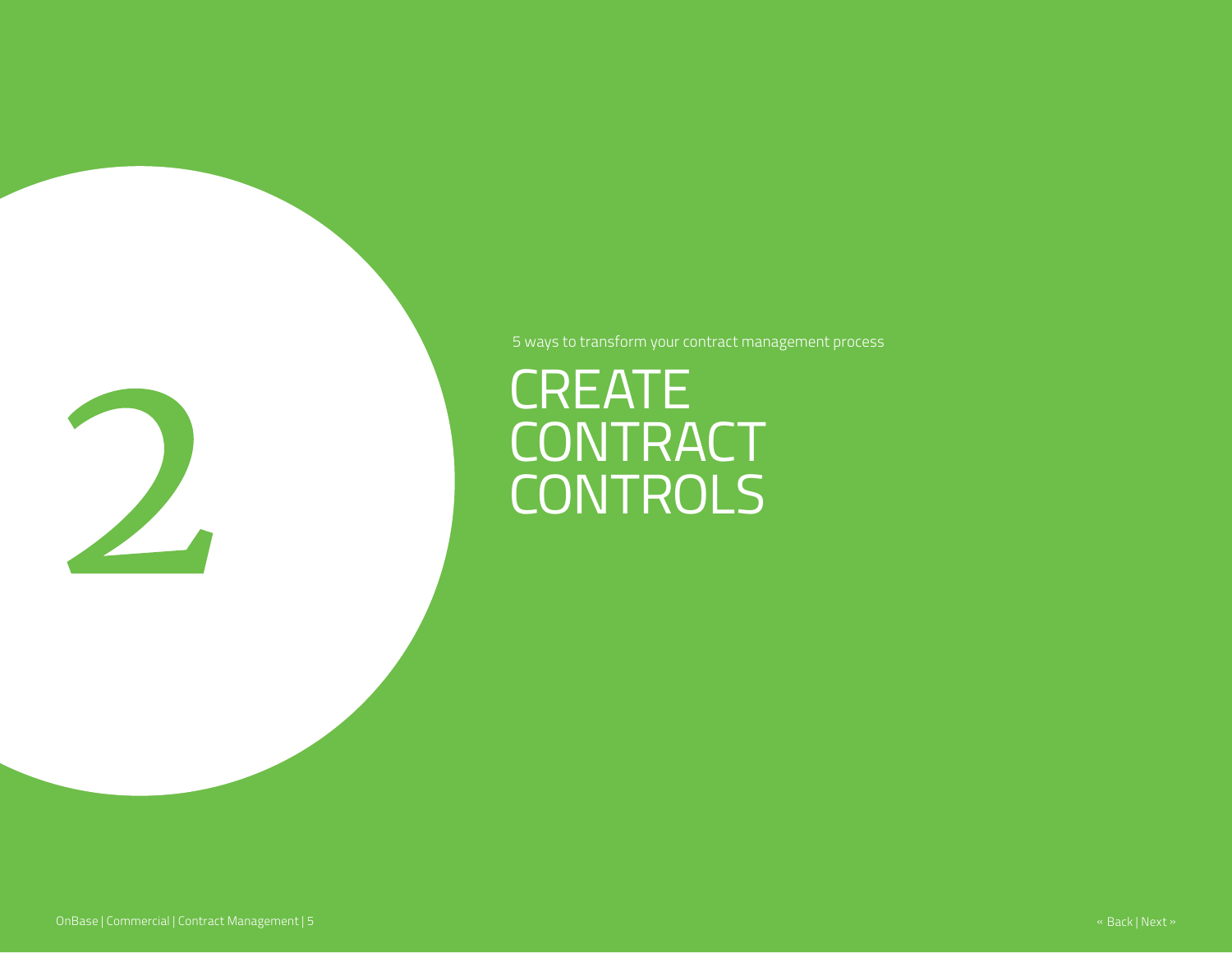

### **CREATE CONTRACT CONTROLS**

By lacking standardization and controls to effectively manage contract creation and negotiation, organizations can't consistently ensure that employees are leveraging the correct versions of contracts.

Storing contract information in a secure ECM system improves the transparency and searchability of content and processes. The right system gives users the ability to create electronic notes, track conversations, and capture revisions and supporting documents directly from their email inboxes.

**Users can house a library of contract templates and standardized term sheets within OnBase. This simplifies and accelerates contract negotiations and authoring and provides consistency for organizations that produce and manage a high volume of similar contracts.** 

ECM also offers security options to customize who can access contract information. Users with the proper permissions have full visibility into the contract process, from a history of interactions with data to a clear view of current work and upcoming obligations. As staff members enter and modify information, they can see what was changed, by whom and when, with a full audit trail.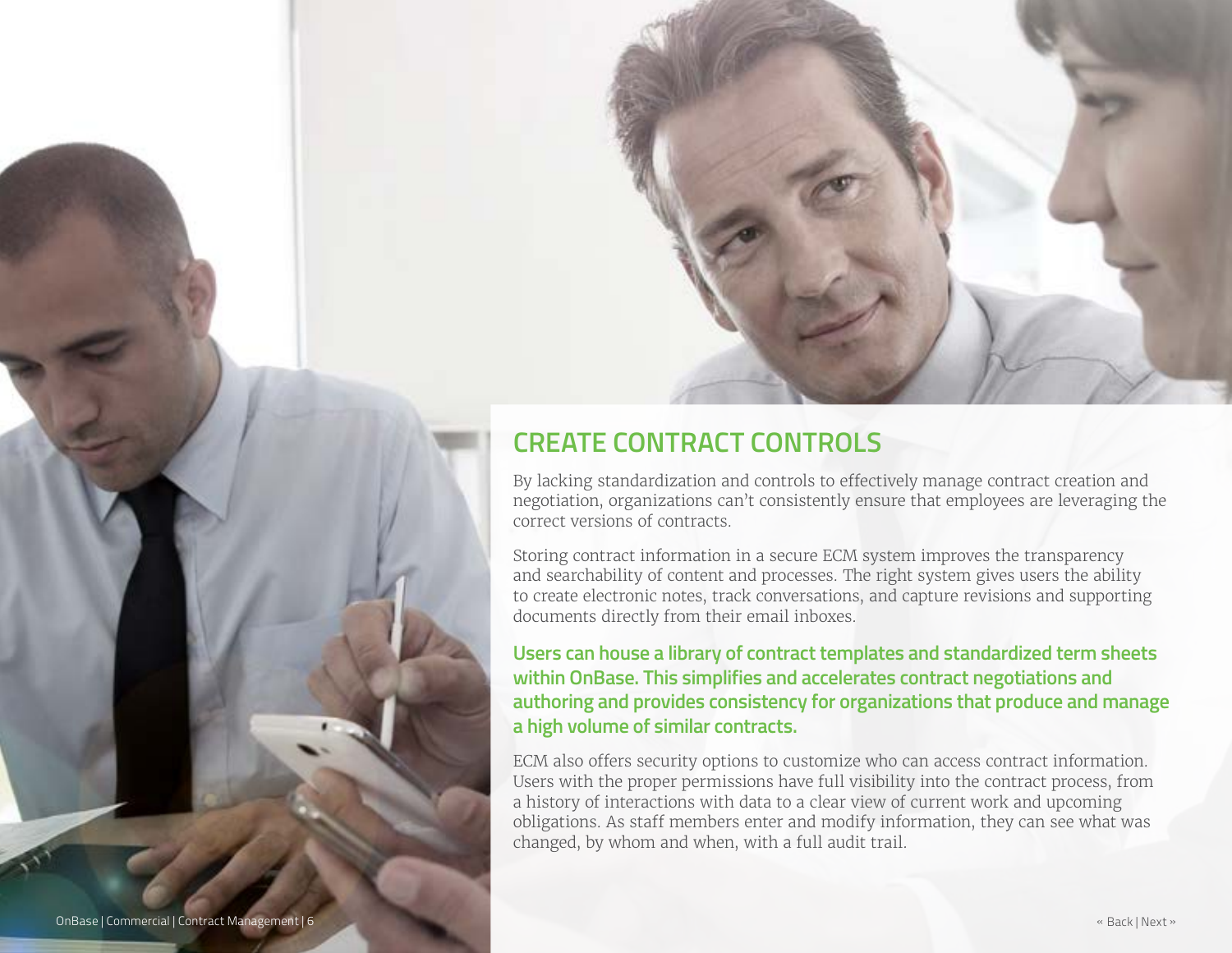

# AUTOMATE

3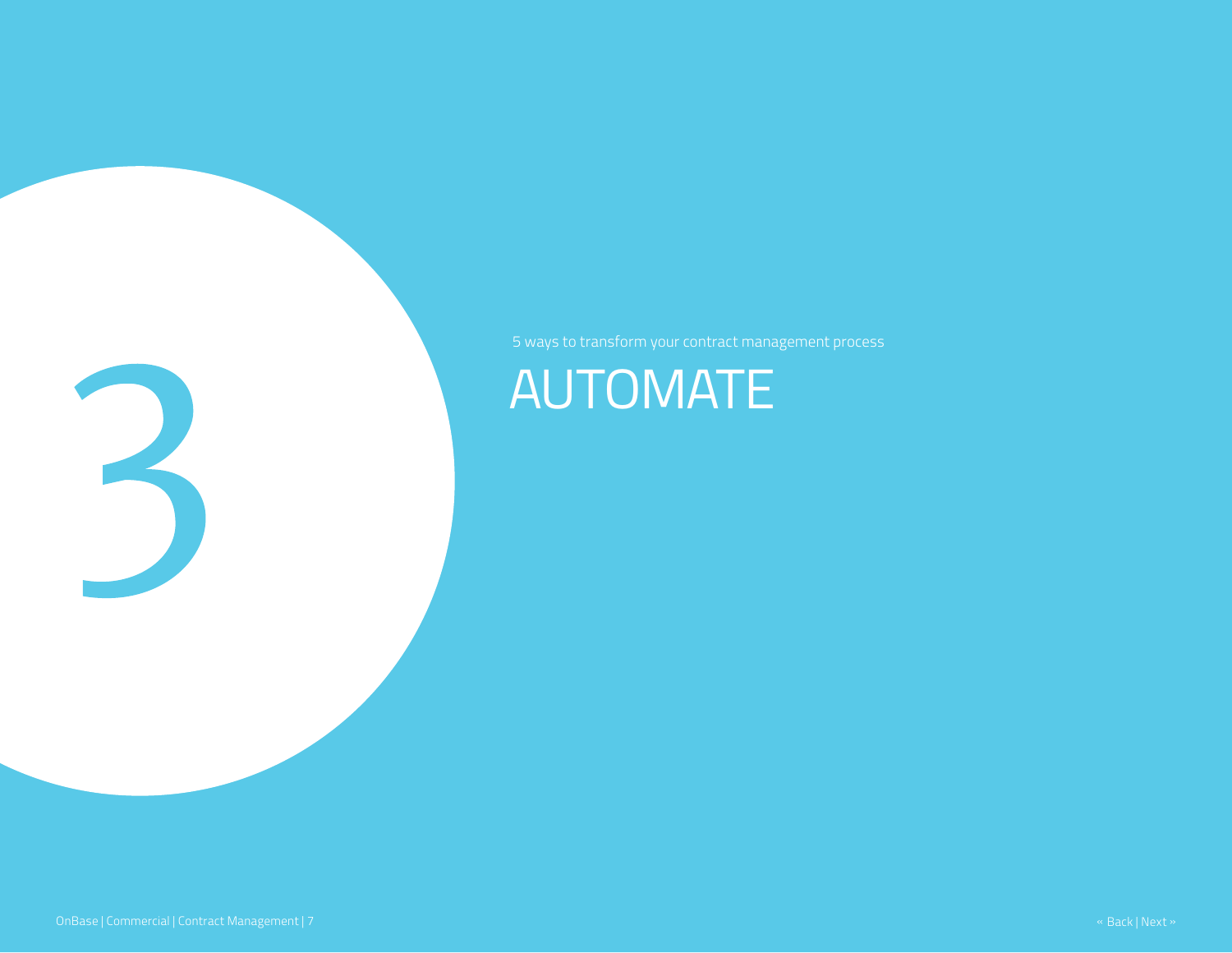### **AUTOMATE**

Manual tasks, time spent waiting for signatures and changing approval rules create contracting bottlenecks and extend cycle times. Legal departments end up spending time searching for information surrounding unqualified requests. Internal partners have limited to no insight into contract process requirements and timelines.

#### **Sound familiar?**

With an ECM solution that automatically routes contracts to the right individuals, organizations benefit from faster, more efficient reviews and approvals. Staff access contracts and complete reviews with ease – whether in the office, via mobile devices or directly from line-of-business applications.

#### **With OnBase automation and process management capabilities, organizations promote accountability and enforce consistent business practices, reducing risk and inconsistencies.**

A case management-based ECM solution further helps legal departments improve the efficiency, transparency and control of their processes by managing the entire contract lifecycle like a project. Users view terms, conditions and other relevant information alongside the contract record itself, ensuring all information is secure and accessible from one location.



**Best-in-class companies are more than two times as likely to have automated every step of the contract lifecycle.**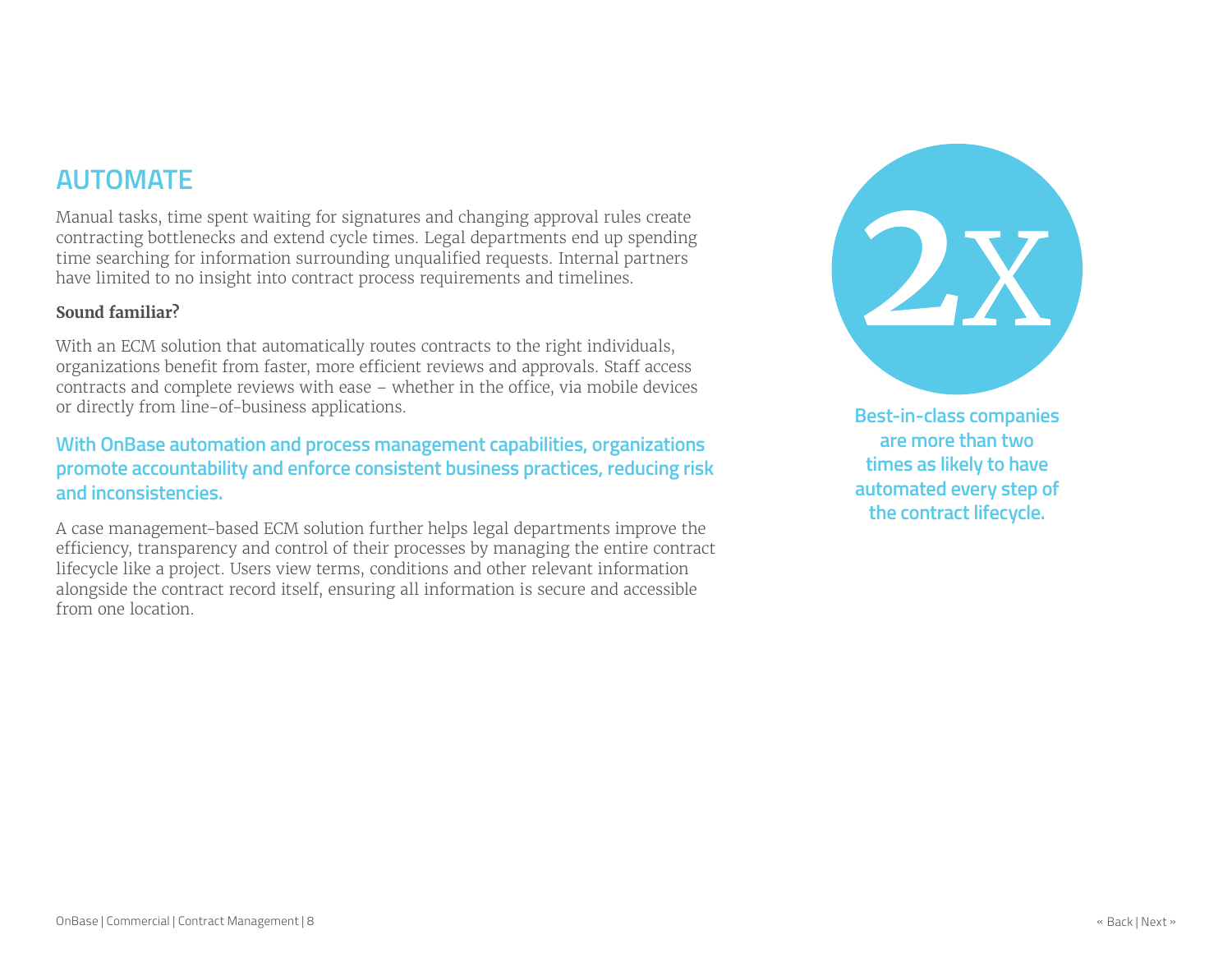5 ways to transform your contract management process

# EXECUTE **ELECTRONICALLY**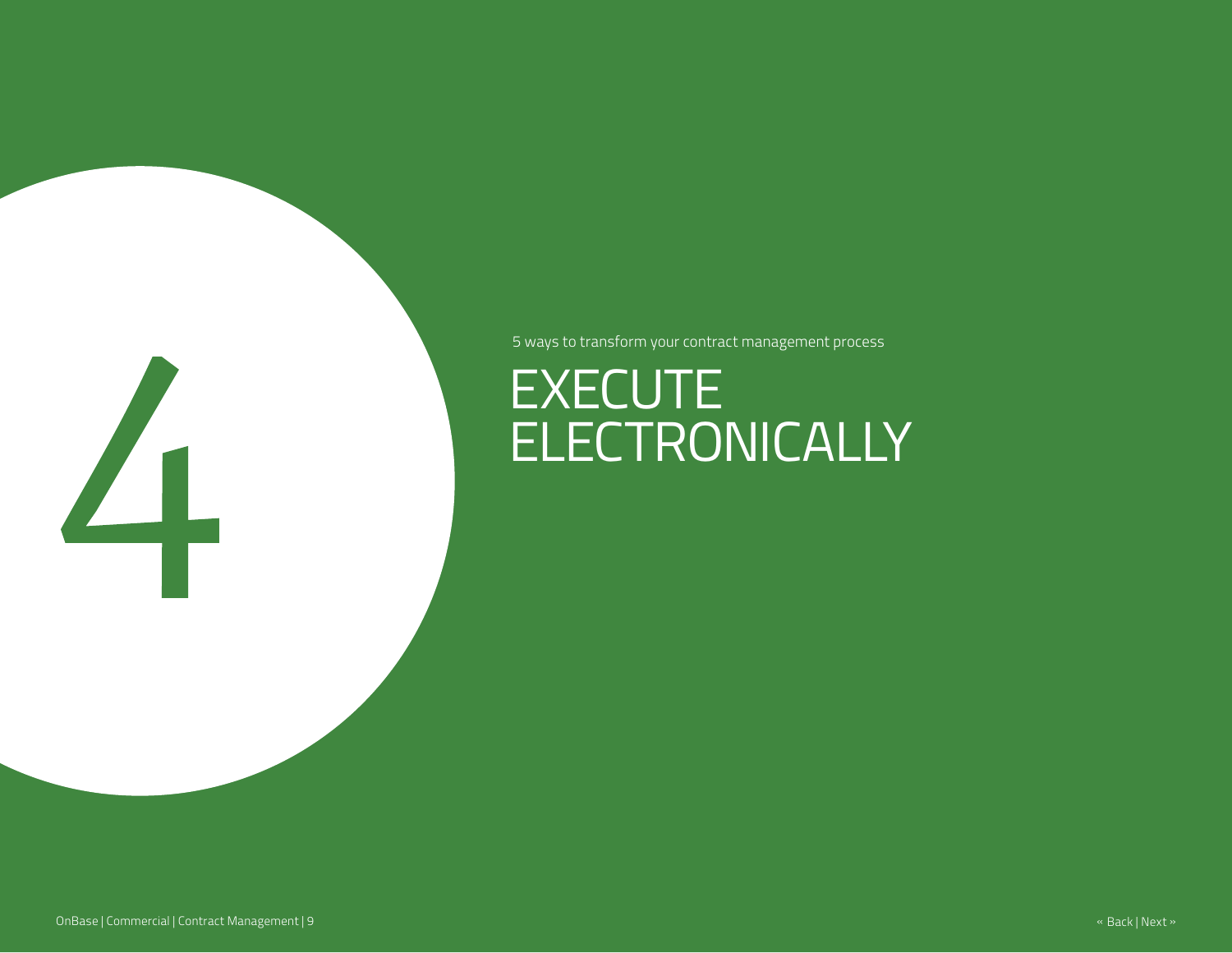

Waiting for contract approvals and signatures presents challenges for both cycle times and security. Legal departments can spend hours comparing mailed, emailed or faxed copies to original contracts word-by-word, with no easy way of validating the signatures.

By integrating your contract management solution with electronic signatures and cloud-based signature solutions, you further improve the efficiency and security of contract execution. Parties process contracts securely and seamlessly via the cloud, enabling busy executives to sign in via their mobile devices. Contracts requiring a signature are locked down – so there's no need for manual reviews – and automatically routed to the appropriate person once signed, reducing bottlenecks, or eliminating them completely.

#### **OnBase tracks required documents throughout the process and identifies if any documents are missing from the system, ensuring staff gather all needed information.**

Executing contracts electronically via ECM normalizes the contract request process and ensures the right data is collected at the start, depending on the requested contract type.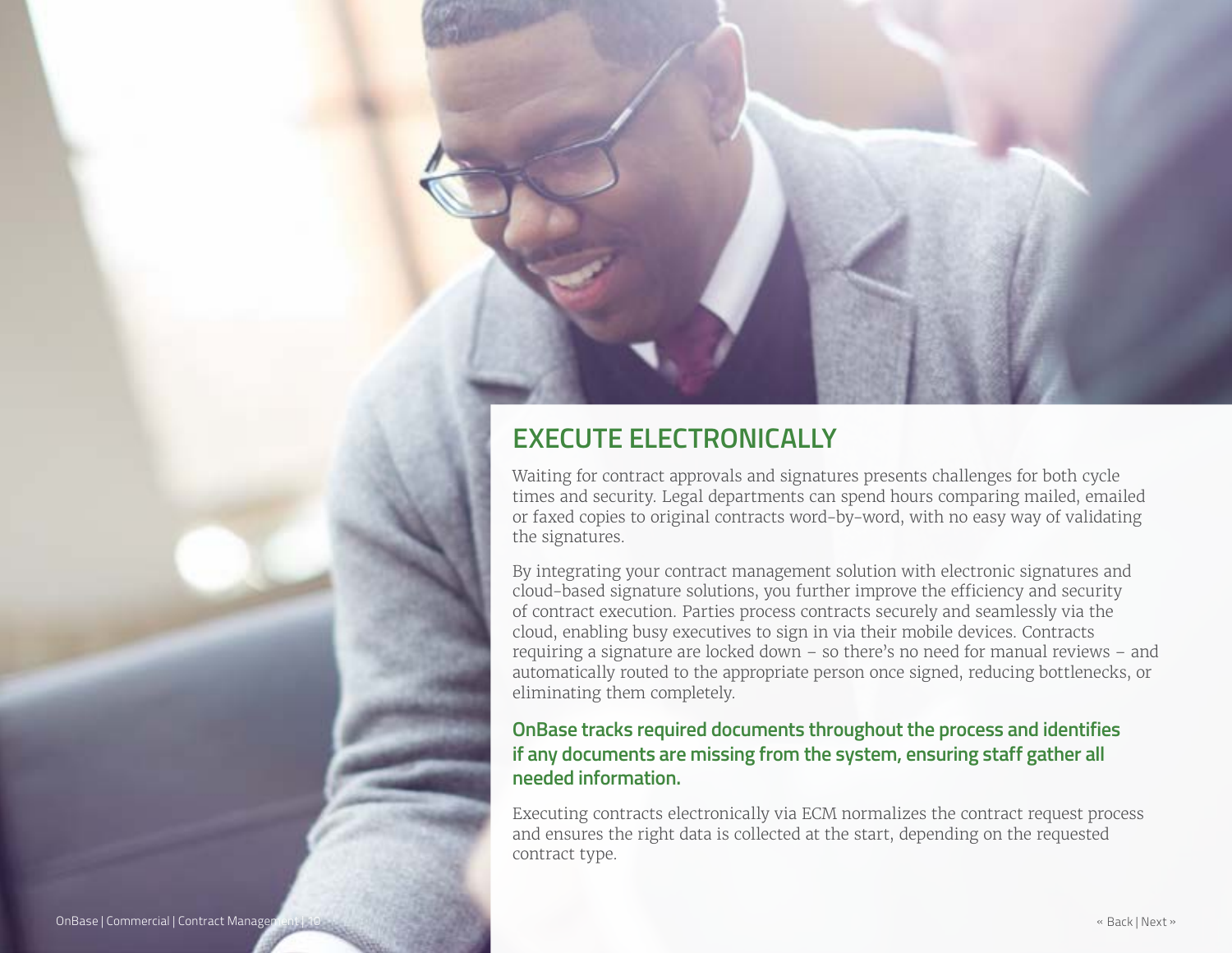## PROACTIVELY TRACK RENEWALS AND EXPIRATIONS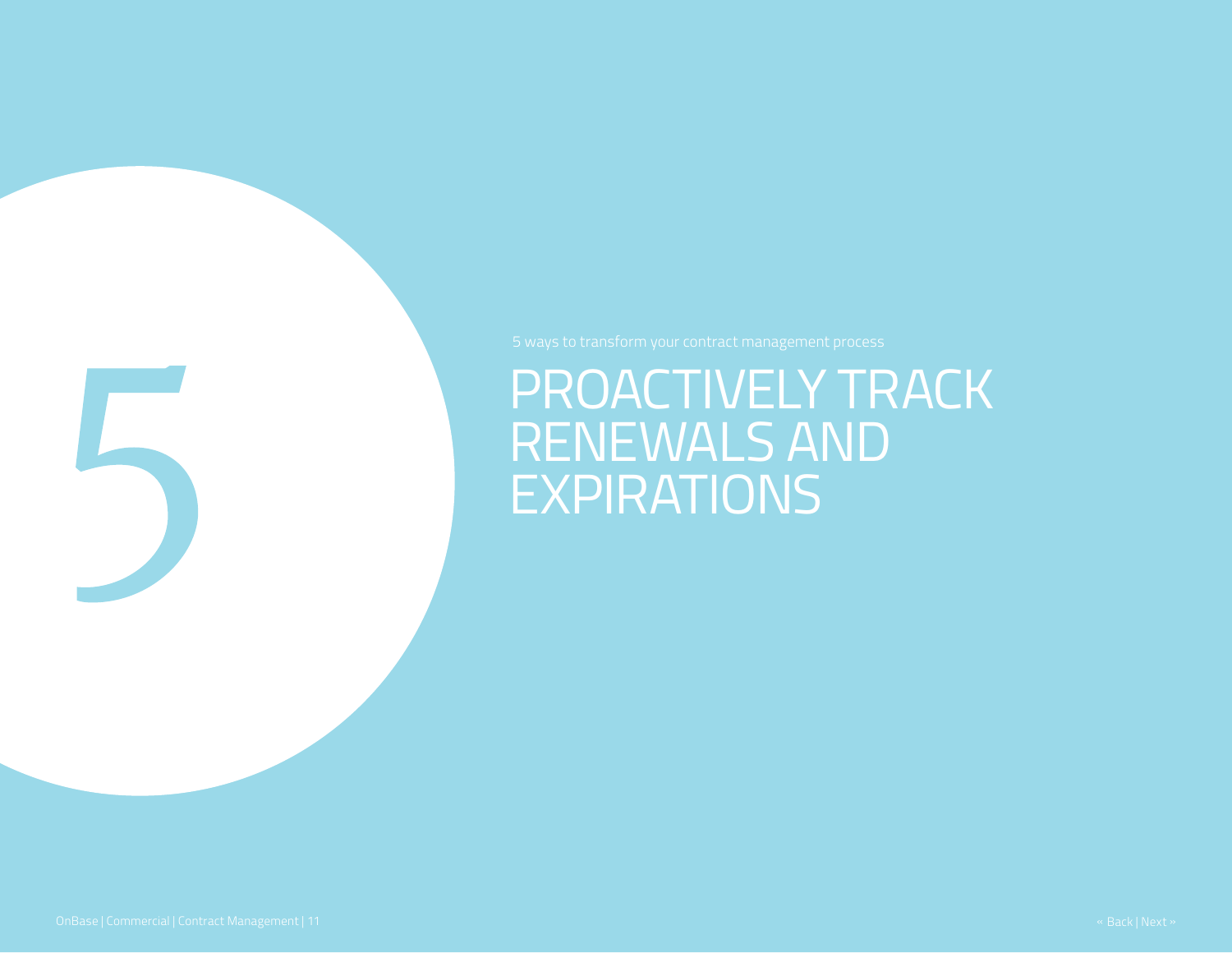### **PROACTIVELY TRACK RENEWALS AND EXPIRATIONS**

When legal departments manually track expiration and renewal dates in inefficient spreadsheets, they may not be seeing the most recent information. Limited visibility into contract requests, workload and assigned tasks leads to missed deadlines and lost opportunities for renegotiation.

An ECM solution improves visibility and drives contract savings by automatically tracking renewal and expiration dates and prompting administrators with timely notifications. Actionable reporting also gives managers insight into what contracts are in the queue and at what stage.

**OnBase contract management solutions scale to support a variety of contract types – including vendor contracts, employment agreements and NDAs – and related processes, creating a lower cost of ownership and driving value organization-wide.**

When systems are integrated with email applications such as Microsoft Outlook, ECM can identify contracts near expiration and send automatic email reminders as due dates approach. This keeps the process moving while minimizing the risk of noncompliance penalties and missed opportunities for renegotiation.



**Best-in-class companies renew 56 percent of contracts and renegotiate 49 percent of contracts annually, more than twice the amount of others.**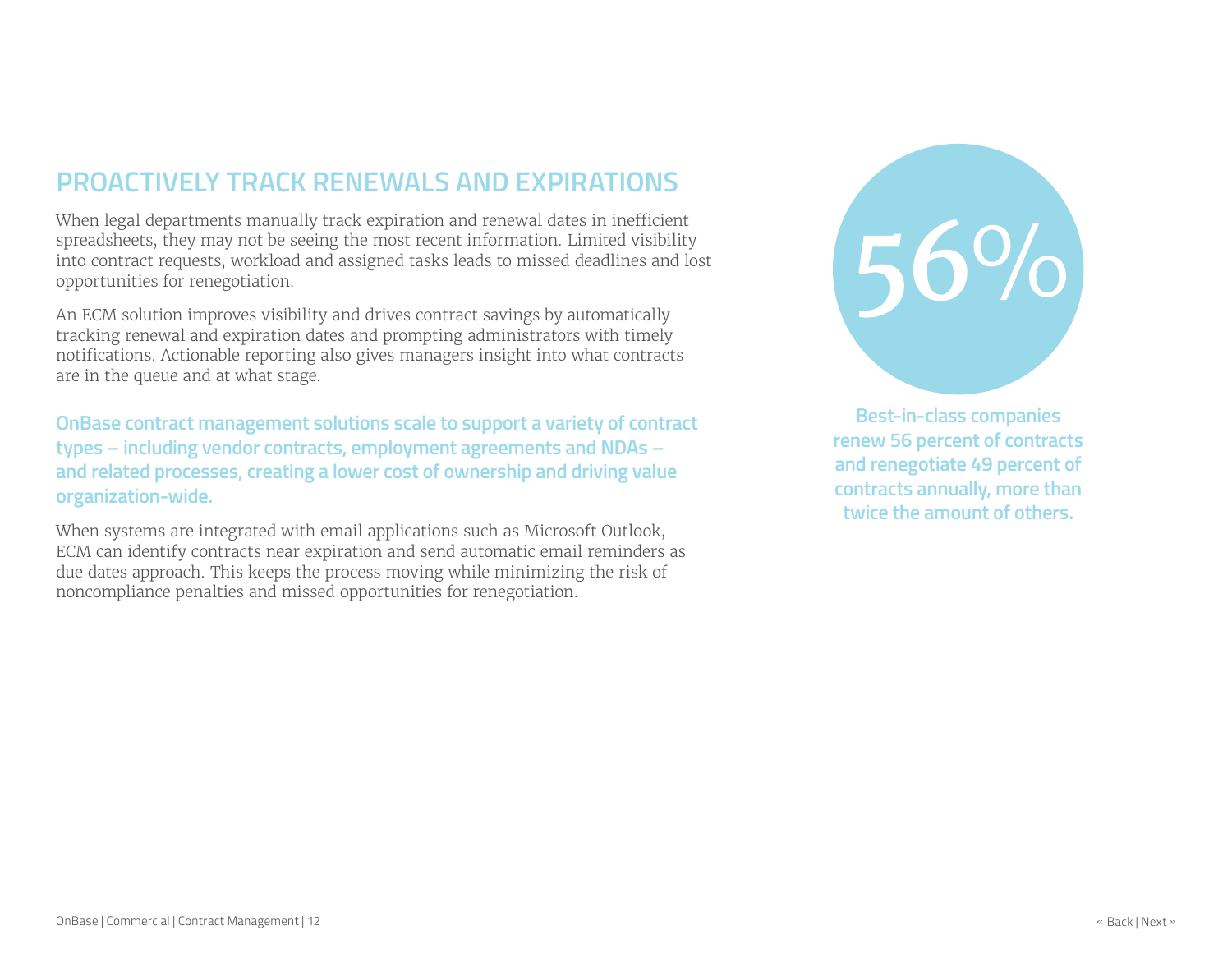# BEST IN CLASS | BY THE NUMBERS

Research content by Aberdeen Group

 $75\%$ **MORE LIKELY TO HAVE A SEARCHABLE CONTRACT REPOSITORY CONTAINING MORE THAN** 75%

**OF THEIR CONTRACTS**

**DAYS AVERAGE CYCLE TIME FOR CONTRACT APPROVALS**

82% **OF CONTRACTS DELIVERED ON TIME**

**OF CONTRACTS AND RENEGOTIATE OF CONTRACTS ANNUALLY, MORE THAN TWICE THE AMOUNT** 

**OF OTHERS**

**RENEW** 

**MORE THAN AS LIKELY TO HAVE AUTOMATED EVERY STEP OF THE CONTRACT LIFECYCLE**